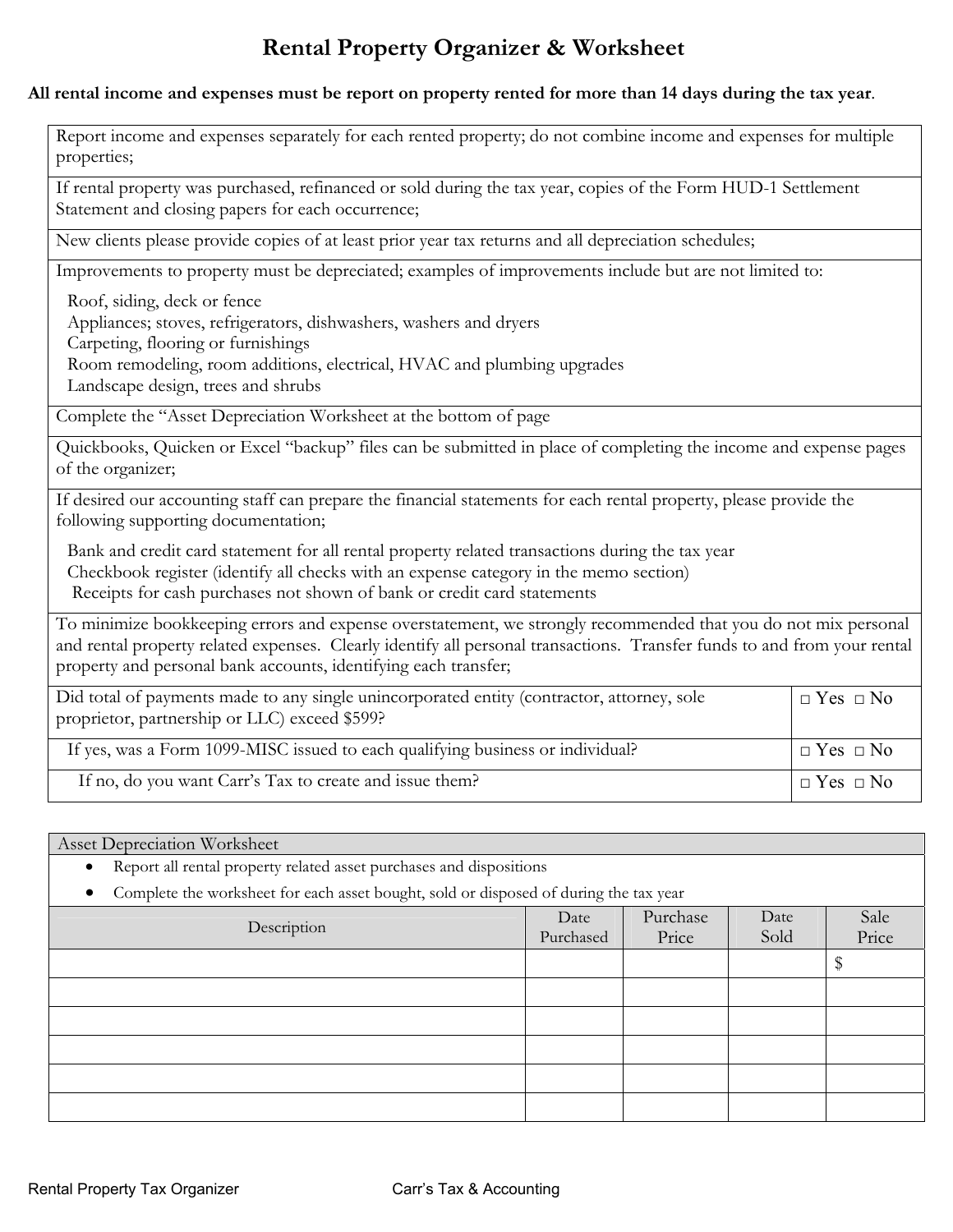| <b>Property 1</b>                                                                              |    |     |
|------------------------------------------------------------------------------------------------|----|-----|
| □ Single Family □ Multi Family □ Vacation/Short-term<br>□ Land □ Commercial □ Other<br>Address |    |     |
|                                                                                                |    |     |
| City                                                                                           | SТ | Zip |
|                                                                                                |    |     |
| Number of days rented at FMV                                                                   |    |     |
| Number of days of personal use                                                                 |    |     |
| Number of days vacant                                                                          |    |     |
|                                                                                                |    |     |
| <b>Income</b>                                                                                  |    | \$  |
| <b>Total Rents Received</b>                                                                    |    |     |
| Rents Reported on Form 1099-K                                                                  |    |     |
| Non-refundable Deposits                                                                        |    |     |
| <b>Refundable Rental Deposits</b>                                                              |    |     |
| Rental Deposits Forfeited by Tenants                                                           |    |     |
| Service or Property in Lieu of Rent                                                            |    |     |
| <b>Rents Refunded</b>                                                                          |    |     |
| <b>Expenses</b>                                                                                |    | \$  |
| Advertising                                                                                    |    |     |
| Auto & Travel                                                                                  |    |     |
| <b>Association Dues/Condo Fees</b>                                                             |    |     |
| Cleaning & Maintenance                                                                         |    |     |
| Commissions                                                                                    |    |     |
| Insurance                                                                                      |    |     |
| Legal & Professional Fees                                                                      |    |     |
| <b>Management Fees</b>                                                                         |    |     |
| Mortgage Interest - (Form 1098)                                                                |    |     |
| Other Interest - (Provide Detail)                                                              |    |     |
| Repairs / Improvements                                                                         |    |     |
| <b>Supplies</b>                                                                                |    |     |
| Taxes - Property                                                                               |    |     |
| Taxes - Other                                                                                  |    |     |
| <b>Utilities</b>                                                                               |    |     |
| Electric                                                                                       |    |     |
| Gas/Oil Heat                                                                                   |    |     |
| Trash Fee                                                                                      |    |     |
| Water/Sewer                                                                                    |    |     |
| Internet (if included)                                                                         |    |     |
| Telephone                                                                                      |    |     |
| Landscaping/Yard Maintenance<br>Snow Removal                                                   |    |     |
|                                                                                                |    |     |
| <b>Other Expenses</b>                                                                          |    | \$  |
|                                                                                                |    |     |
|                                                                                                |    |     |
|                                                                                                |    |     |
| <b>Major Improvements</b>                                                                      |    | \$  |
|                                                                                                |    |     |
|                                                                                                |    |     |
|                                                                                                |    |     |

# **Property 2**  □ Single Family □ Multi Family □ Vacation/Short-term □ Land □ Commercial □ Other Address City ST Zip Number of days rented at FMV Number of days of personal use Number of days vacant **Income \$** Total Rents Received Rents Reported on Form 1099-K Non-refundable Deposits Refundable Rental Deposits Rental Deposits Forfeited by Tenants Service or Property in Lieu of Rent Rents Refunded **Expenses \$** Advertising Auto & Travel Association Dues/Condo Fees Cleaning & Maintenance **Commissions** Insurance Legal & Professional Fees Management Fees Mortgage Interest - (Form 1098) Other Interest - (Provide Detail) Repairs / Improvements **Supplies** Taxes - Property Taxes - Other **Utilities** Electric Gas/Oil Heat Trash Fee Water/Sewer Internet (if included) **Telephone** Landscaping/Yard Maintenance Snow Removal Other Expenses **8 1 \$ Major Improvement** \$